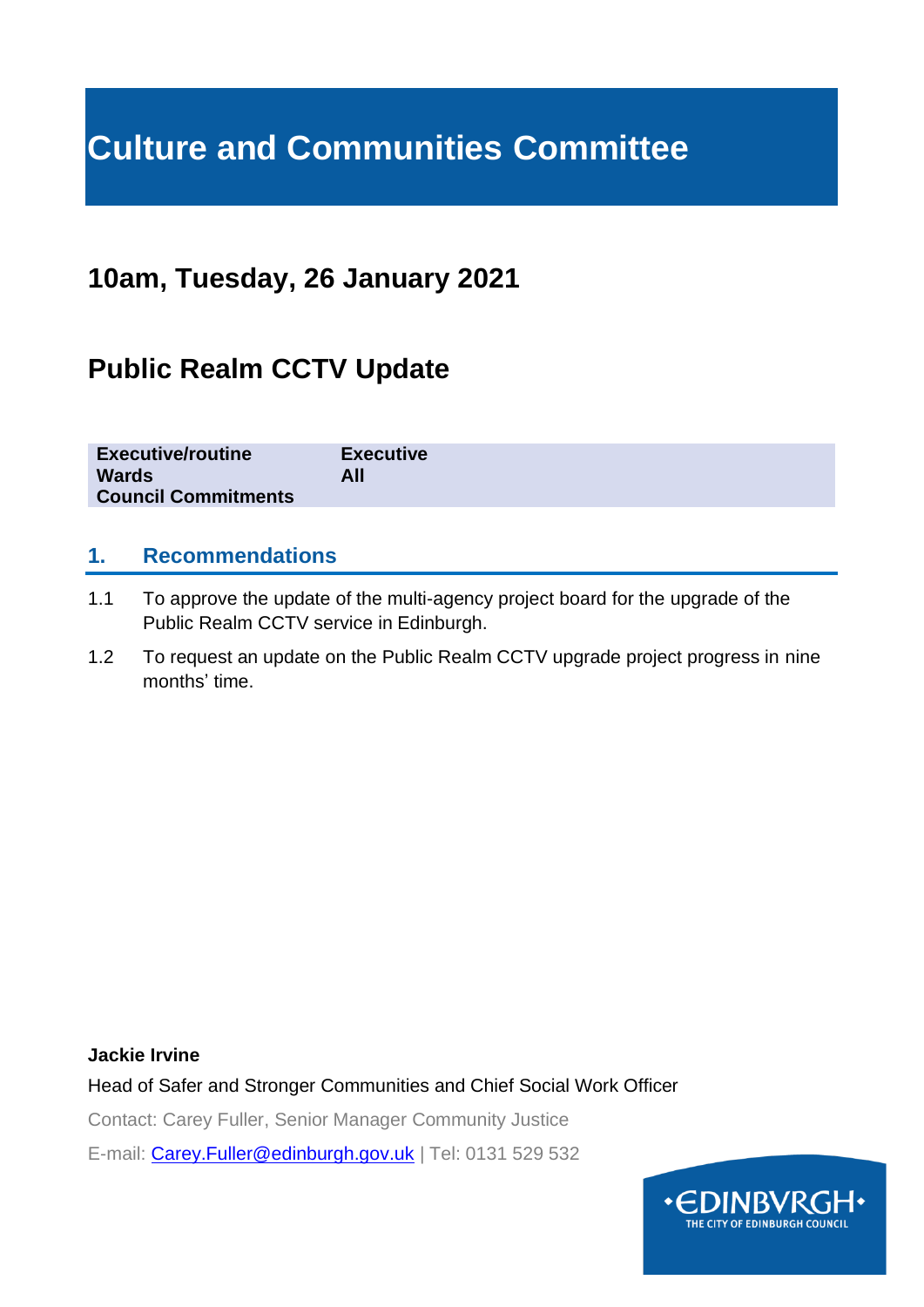# **Culture and Communities Committee Report**

## **Public Realm CCTV Service**

### **2. Executive Summary**

2.1 This report seeks to present an update on the progress made towards developing the Public Realm CCTV service in Edinburgh.

#### **3. Background**

- 3.1 The City of Edinburgh Council operates a CCTV camera estate across the public realm, housing blocks, the transport network, and Council buildings. Provision of CCTV services is non-statutory, and the service is provided to support public safety and security, including the prevention and detection of crime.
- 3.2 An internal audit review of CCTV infrastructure conducted in 2017/18, included a recommendation for the creation of a corporate plan for CCTV to ensure that all CCTV operations across the Council are managed efficiently, consistently, and are legislatively compliant.
- 3.3 Significant investment is required across the public realm CCTV estate to establish an effective and efficient service. The current analogue systems have surpassed the end of their serviceable life expectancy, particularly given the shift in technology from analogue to digital/internet protocol (IP).
- 3.4 The Public Realm CCTV upgrade requires to be future proofed for any developments in the Smart City Operations Centre programme within the Council, to which the service area would be integrated.
- 3.5 The upgrade project successfully submitted a European Regional Development Fund (ERDF) bid as part of the 8<sup>th</sup> City Programme; Scottish Cities Alliance smart cities initiative. This bid revolves around the upgrade of public safety infrastructure, for developing a 'Smart City'. The proposal was approved, and the ERDF project will span across 2019-2022. The amount requested from ERDF is £712,000 (40%), with £1,068,000 (60%) being match funded from the capital budget allocation for the CCTV upgrade. This project is currently being aligned with the Smart City Operation Centre Programme.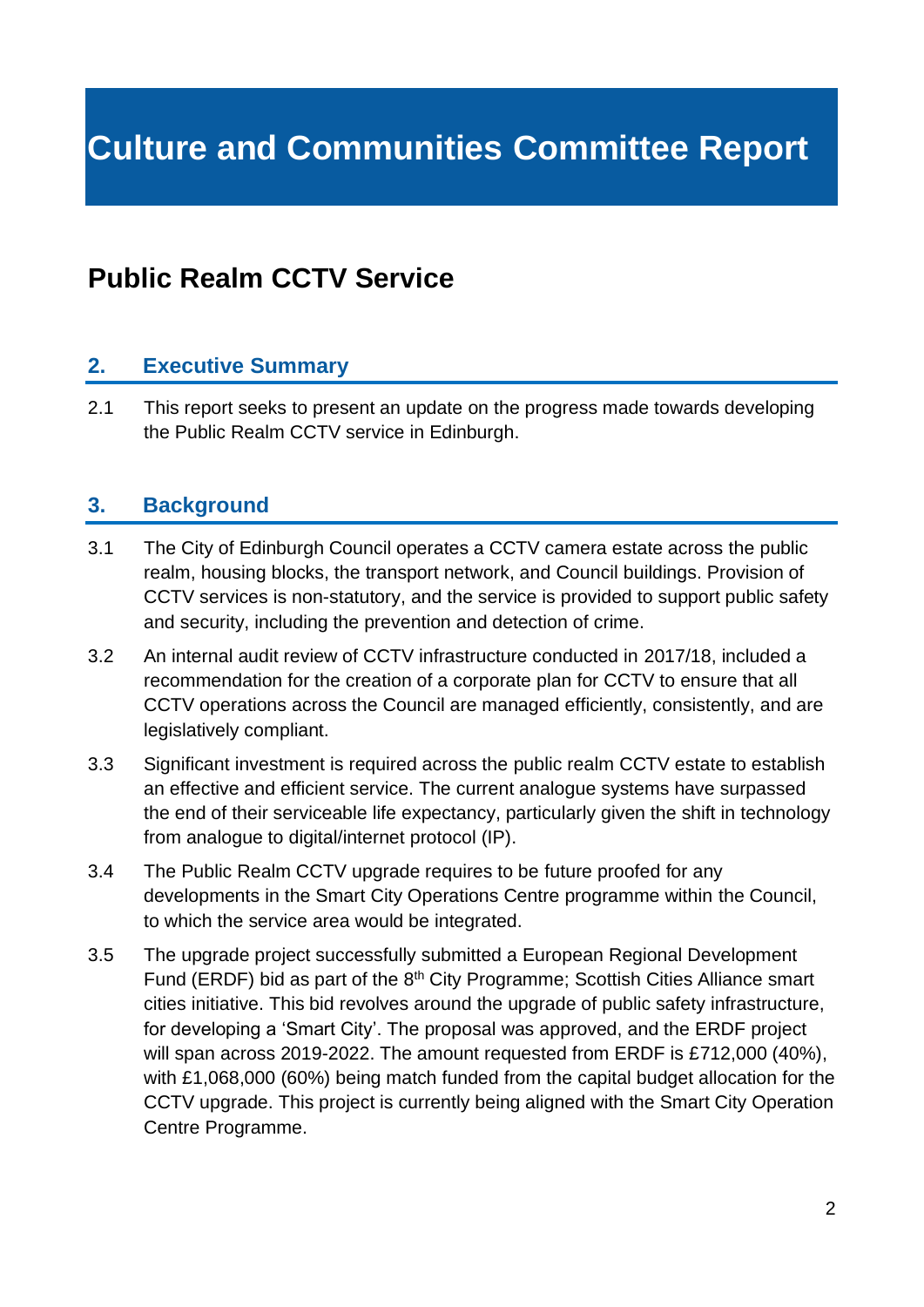## **4. Main report**

#### **European Regional Development Fund (ERDF) project**

- 4.1 The ERDF CCTV upgrade project is underway, with Technical Consultants supporting the development of a Specification of Requirements. The consultant shall give consideration to all elements of upgrading the Public Realm CCTV service, including the key components: cameras, transmission and video management system (VMS). Furthermore, data protections, cyber security and civils works considerations are part of the project and will need to be included within the specification. The intention is to claim 40% of this consultancy contract against the ERDF monies.
- 4.2 Significant auditing of the public realm CCTV system has taken place and the impact of the upgrade on stakeholder systems, notably Police Scotland, is being mapped out for a suitable working solution in the future.
- 4.3 Cross-organisational activity is taking place to ensure that the project is aligned with the Smart City ambitions within the Council. The service area features within the Digital and Smart City Strategy 2020 – 2023 and the upgrade project is a part of the Smart City Operations Centre Programme board. This ensures that opportunities to integrate technology across the organisation where possible are acted upon.
- 4.4 A separate contract, the 'Transmission Survey', has been completed and produced a report which provides the project team greater understanding of the transmission element of the specification of requirements document. Due to COVID-19 related pressures in the industry this work package was completed behind schedule and has since impacted the timescales of the upgrade project.

| <b>Tender Publication</b> | February 2021                   |
|---------------------------|---------------------------------|
| <b>Tender Evaluations</b> | May 2021                        |
| <b>Committee Approval</b> | August 2021                     |
| <b>Contract Award</b>     | September 2021                  |
| Implementation of Upgrade | September 2021 - September 2022 |

4.5 Revised upcoming milestones within the project are outlined below:

#### **Saughton Park**

4.6 The Council has a requirement to install a CCTV system of 13 cameras at Saughton Park linked to the Central Monitoring Facility (CMF) at the City Chambers, to protect the £8 million refurbishment completed at the Park in 2019.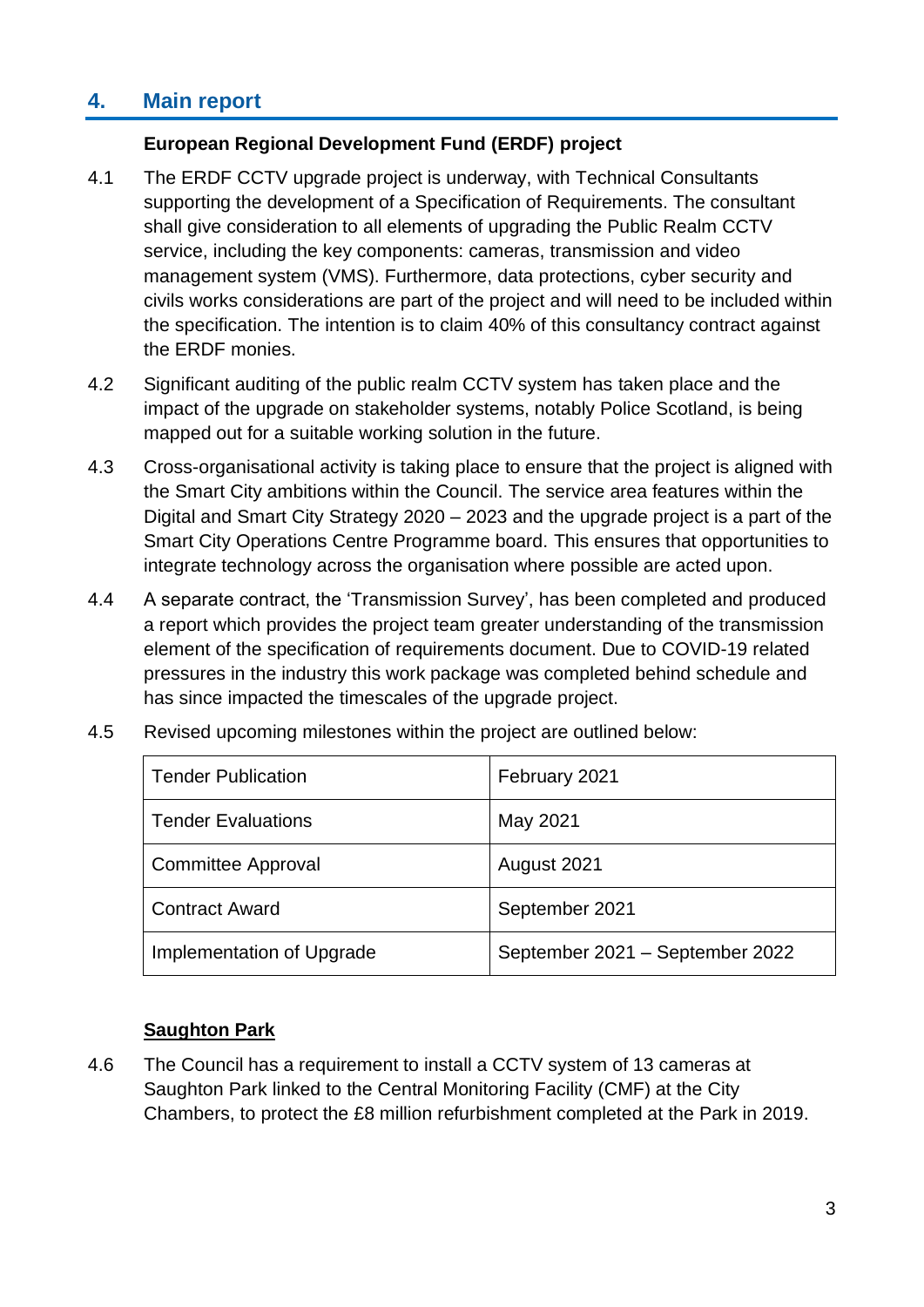- 4.7 The contract for these works has been awarded and planning stage completed. Following COVID-19 related delays, the installation of the new system within the park is due to begin in January 2021.
- 4.8 The new system for the park will be integrated with the larger CCTV upgrade project, ensuring that the current investment in the park is part of the wider system in due course.

## **5. Next Steps**

- 5.1 The continued implementation of the project plan and timeline for the upgrade of the Public Realm CCTV, in adherence to the ERDF 8<sup>th</sup> City Programme; notably publishing the upcoming tender in February 2021.
- 5.3 The implementation of the Saughton Park CCTV system installation.
- 5.5 Continued cross-departmental co-ordination towards the development of the Smart City Operations Centre.

## **6. Financial impact**

- 6.1 The project intends to reduce maintenance costs of the new public realm CCTV system.
- 6.2 The Technical Consultant contract advising the project is partly match funded (40%) by the European Regional Development Fund (ERDF).
- 6.3 The Transmission Survey contract which has been recently completed is partly match funded (40%) by the European Regional Development Fund (ERDF).

### **7. Stakeholder/Community Impact**

- 7.1 The provision of these CCTV services extends to Police Scotland and the Scottish Fire and Rescue Service, as recipients of CCTV feeds at their satellite sites. The project board works closely with all stakeholders to ensure that the benefits of the upgrade improve service delivery for all partners involved.
- 7.2 This project will bring a smart, integrated approach to city monitoring and management for Edinburgh. This capability will enable Edinburgh to develop a proactive rather than reactive management response to events and incidents in the city. The new system will be able to streamline workflow so that operators can manage public safety incidents and co-ordinate with key stakeholders such as Police Scotland more efficiently to secure better outcomes for the public.